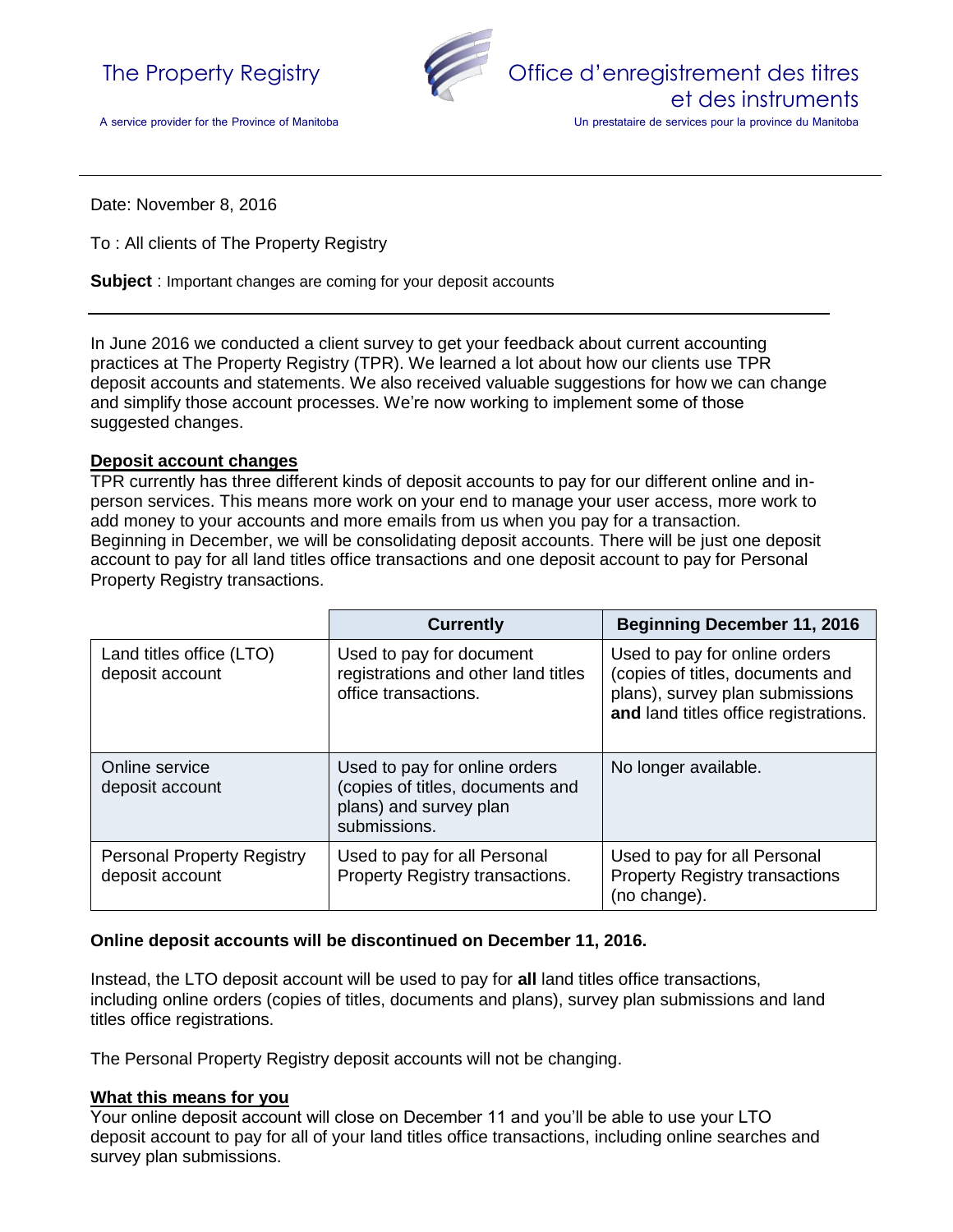The updated Terms of Use are available on our website at [www.tprmb.ca/tpr/terms\\_of\\_use\\_en.pdf.](http://www.tprmb.ca/tpr/terms_of_use_en.pdf)

Please see the attached Q&A document for more detailed information.

### **Funds remaining in your online deposit account**

You may have funds remaining in your online deposit account on December 11. What happens to that money is up to you:

1. **Transfer the funds.** TPR will transfer the funds remaining in your online deposit account to your LTO deposit account on December 11 if you want us to.

To choose this option your firm administrator must email torclient@tprmb.ca by November 25 to confirm that you want us to move the funds. Your email **must** include your online deposit account number (the transfer from account) **and** your LTO account number (the transfer to account).

**or**

2. **Receive a cheque for the remaining funds.** If you don't wish to have the funds transferred, TPR will issue you a cheque in December for the funds remaining in your online deposit account.

Do you have questions about the upcoming deposit account changes? Please see the attached Q&A document for more information. You can also contact our Client Service Team at [tprclient@tprmb.ca](mailto:tprclient@tprmb.ca) or 204-945-2042.

You received this communication because our records list you as either the primary, alternate or accounting contact for your organization. We ask that you distribute this notice to anyone within your organization that may be impacted by this change.

Sincerely,

Maureen Terra Executive Sponsor, Client Service Improvement Initiative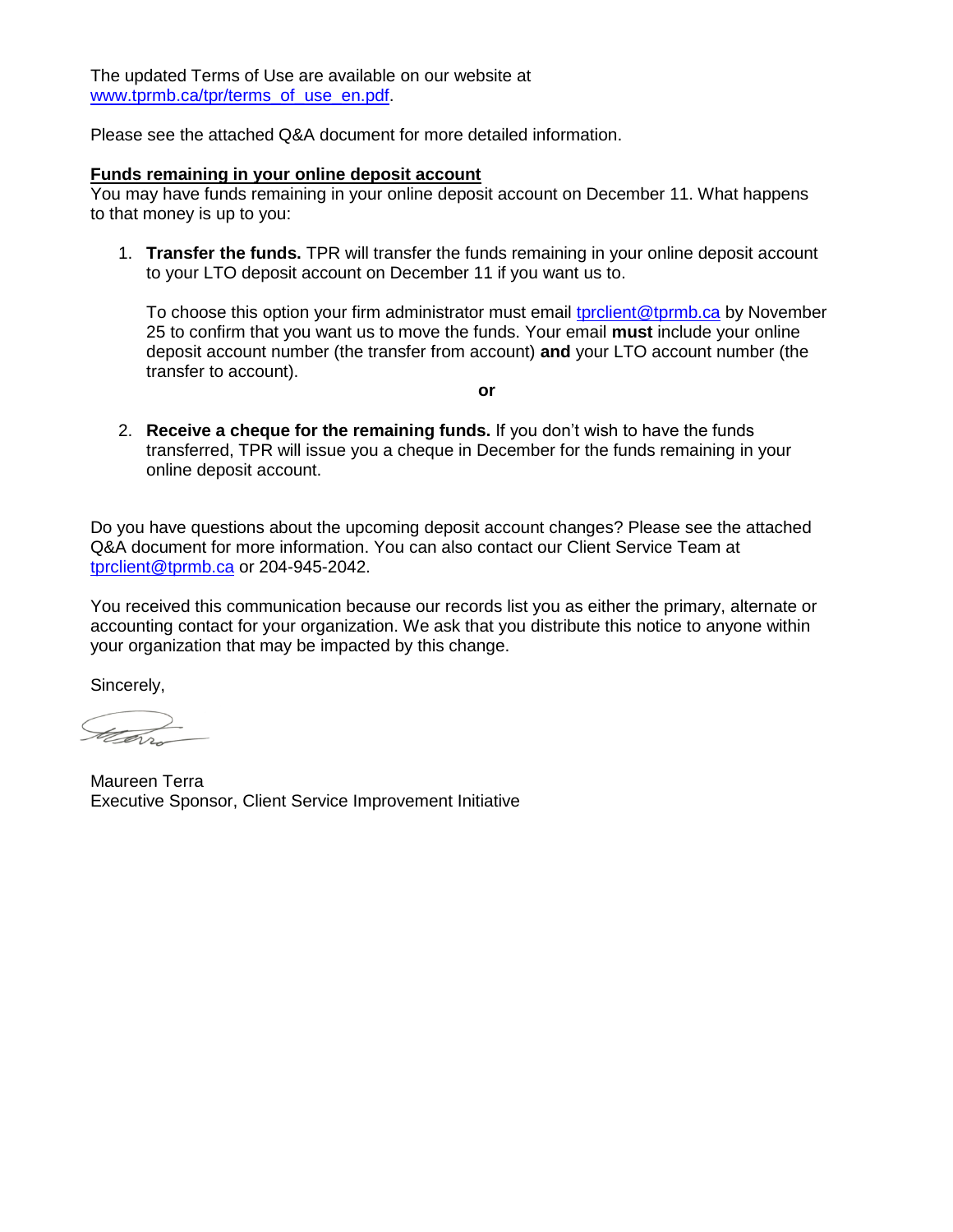## **1. What is a land titles deposit (LTO) deposit account and how is it different from an online deposit account?**

Currently, our online deposit accounts are used to pay for online title, document and plan searches through The Property Registry's Online Services like Titles Online, Documents Online and Survey Plans Online. They are also used for submitting plans for examination through Plan Deposit Submission. Online deposit accounts only work for Online Services though. Our clients currently need to have a separate deposit account for all other land titles transactions, including the registration of new documents and in-person services.

Beginning in December, we're going to combine the existing LTO deposit account and online deposit account into just one account that can be used to pay for all land titles transactions. As of December 11, you'll be able to use your LTO deposit account to pay for registrations, service requests and online orders through our Online Services.

### **2. What happens to the money currently in my online deposit account once it's discontinued?**

You may have funds remaining in your online deposit account on December 11, 2016. What happens to that money is up to you:

**Transfer the funds.** TPR will transfer the funds remaining in your online deposit account to your LTO deposit account on December 11 if you want us to.

To choose this option your firm administrator must email tprolient@tprmb.ca by November 25 to confirm that you want us to move the funds. Your email **must** include your online deposit account number (the transfer from account) **and** your LTO account number (the transfer to account).

**or**

**Receive a cheque for the remaining funds.** If you don't wish to have the funds transferred, TPR will issue you a cheque in December for the remaining funds in your online deposit account.

# **3. What will happen to our user access? Will the people who currently have access to our online deposit account automatically have access to our LTO deposit account?**

All of your firm's active online account users will be transferred and granted access to the LTO deposit account. Your account administrator will continue to control which users can access your LTO deposit account.